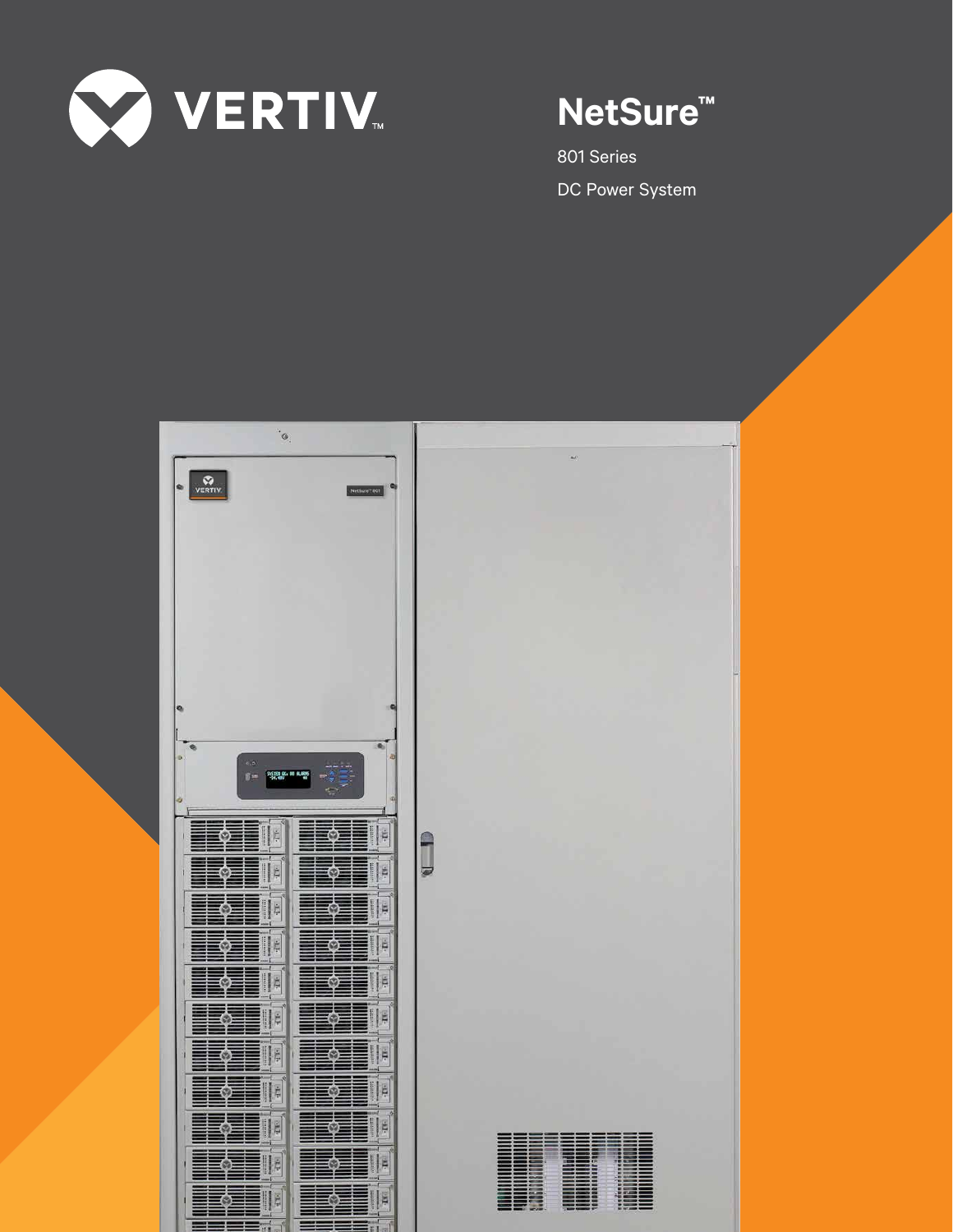# **KEY FEATURES**

- **Modular design —** simple to install and operate; allows incremental cost-effective system growth
- **Single point adjustment no** tools required to change settings and make adjustments; MCA controls up to 168 rectifiers
- **LMS1000 monitoring with a single plug in card —** includes SNMP and Web interface
- **Remote access —** options allow users to view, control and interact with the system using an Ethernet (Telnet, web pages, SNMP or TL1), modem or RS 232
- **Plug'n'play add rectifiers** without changing the settings and making adjustments; no system interruption
- **High density —** compact design takes up less floor space; houses (24) 5800 watt rectifiers per bay, distribution bays are rated for 6000 amps in continuous operation
- **Efficiency —** industry leading 3-phase rectifier; 93% peak, 92.6% at full load
- **Cabled plant —** offers unlimited configuration options
- **PowerShare —** allows the reuse of existing equipment with NetSure 801
- **Safety compliance NEBS** Level 3 compliance (pending 3rd party testing); UL Listed to UL subject 1801

5,800 watt rectifiers from Vertiv™ provide up to 110 amps each. With 24 units per bay, these rectifiers provide up to a 2,640 amp output in a 24.375" x 30" footprint.

## **Description**

The modular NetSure™ 801 power system with 5800 watt rectifiers provides up to 16,800 amps of power for -48 volt systems. The basic components of the system include 2640 amp power bays which house the rectifiers and MCA chassis, and 6000 amp distribution bays. The cabled architecture allows the placement of the bays anywhere the user desires without regard to any specific order. This also makes it more user friendly in applications where existing obstacles, such as support columns, need to be accommodated. The total plant size is defined by the maximum capacity of the Main Battery Termination Bars (MBTB).

The NetSure 801 power system contains a powerful, microprocessor-based meter, control and alarm system capable of monitoring and controlling up to 168 rectifiers. The MCA provides a 4 line,

40-character alphanumeric display, which can be activated at the touch of a keypad. Each rectifier bay can accommodate up to 24 plug'n'play rectifiers, which are controlled by the MCA. Additional bays can be added as load requirements increase.

The NetSure 801 power system offers 6000 amp modular distribution bays. Each bay can be configured with up to 70 positions of fuses and circuit breakers from 1-800 amps. Multiple bays may be used to support load levels in excess of 16,800 amps. Contact a Vertiv application expert at 1-800-800-1280.

## **Application**

The NetSure 801 system is ideal for wireline, wireless and data center applications such as switch sites, co-location, MTSO and data processing centers.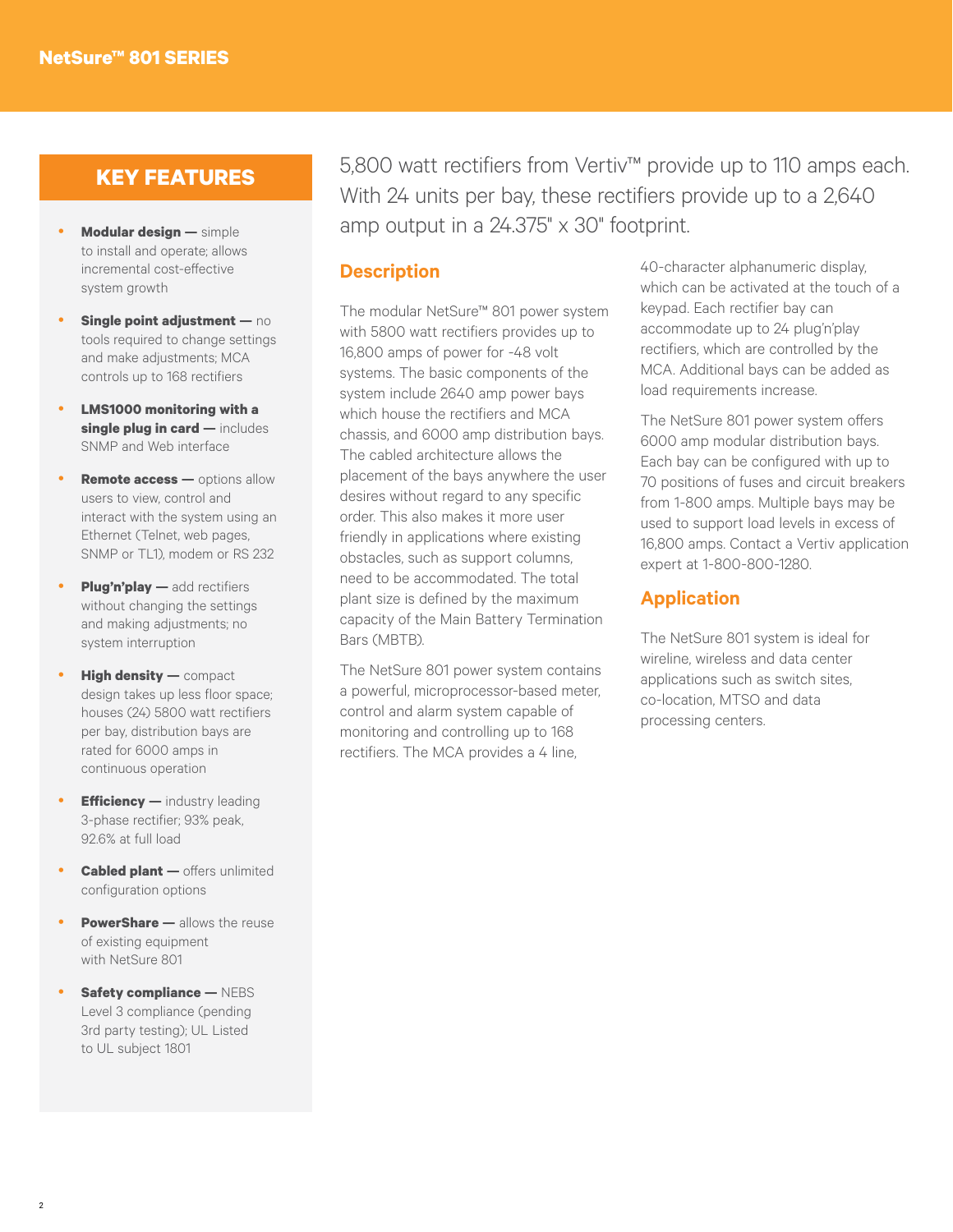

# **NetSure™ 801 System Elements**





- **1.** Main Power Bay (Individual Feed, No Breakers)
- **2.** Distribution Bay
- **3.** AC Panel (Dual Feed with Breakers)
- **4.** MCA
- **5.** Rectifiers

**6.** Bullet Fuse/Breaker Panel (Optional)

3

**7.** (4) 1500 Amp Fuse/Breaker Distribution Buses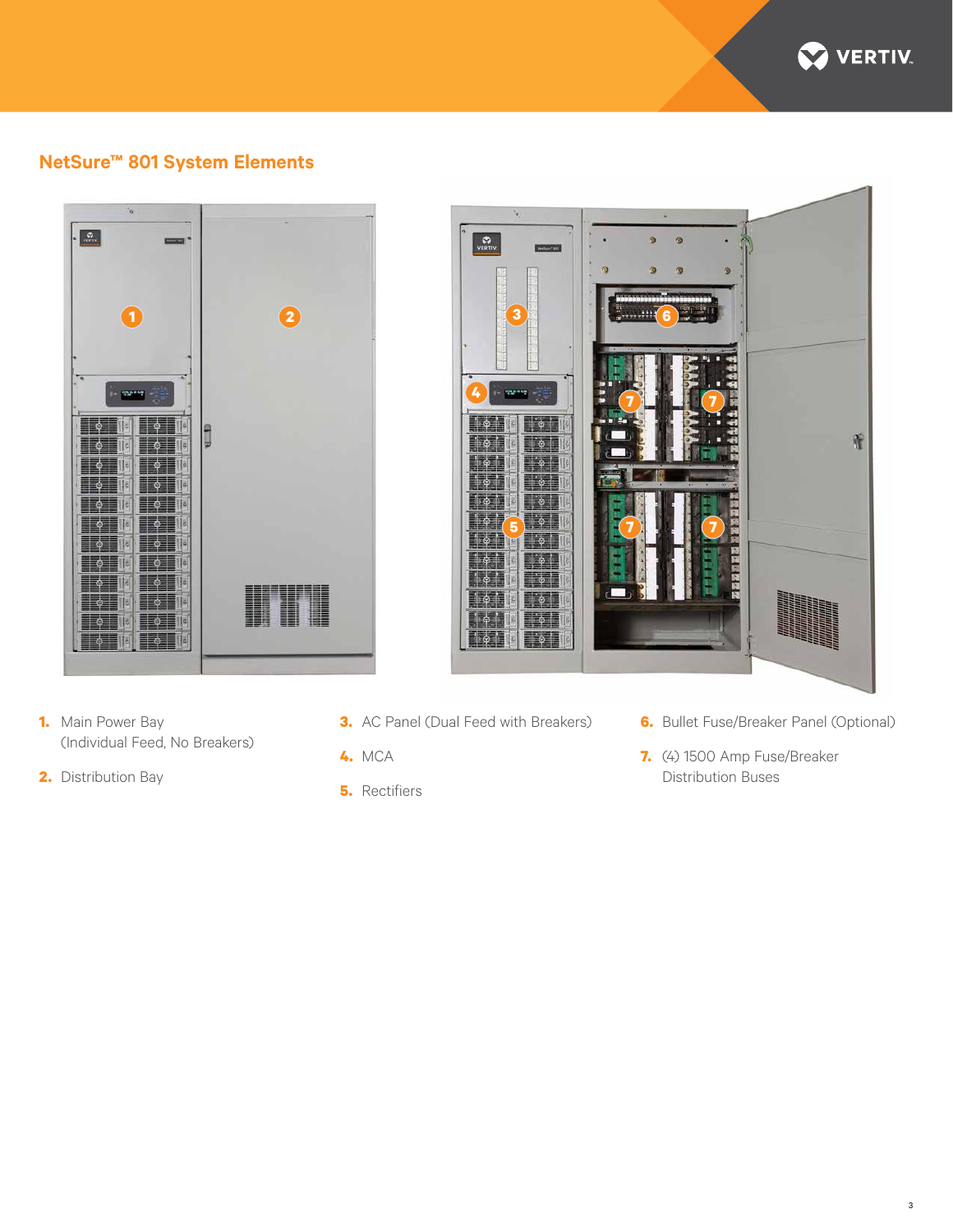The NetSure™ platform is globally renowned with over 500k units deployed and an unmatched reliability of less than 0.5% failure rate (200 years MTBF).



*Distribution Bay with Fuses and Breakers Installed*

# **Modules & Options**

#### **AC Input**

Two types of AC input are offered: dual feed or twin feed. With the dual feed option, two sources of AC are brought into the termination panels. The AC is internally distributed to the individual rectifiers by 12 on-board circuit breakers and the rectifiers are divided evenly between sources. With the twin feed option, each pair of rectifiers is sourced separately from a customer provided PDSC. This enables existing AC infrastructure to be used for 200 amp rectifiers. If individual rectifier feeds are required, simply remove the factory-installed jumpers. Conduit sizes up to 2" can be accommodated.

#### **Distribution**

The NetSure 801 distribution bay is modular. There are a total of 48 distribution positions for GJ type circuit breakers as well as an optional 24-position bullet nose panel. In addition to E-Trip and E/M Circuit breakers from 1 to 800 amps, the system will accommodate TPS/TLS and TPL fuses ranging from 1 to 800 amps. Each GJ circuit breaker and TPL fuse is individually monitored.

The system can also be expanded with additional 6000 amp bays that do not need to be adjacent to each other. The only bay-to-bay connection required is the CAN bus control cable. The power feeds are cabled from the MBTBs.

Distribution device options include 1 to 250 amp plug-in circuit breakers, 3 to 100 amp TPS/TLS-style fuses in plug-in holders, 100 to 800 amp GJ/218-style circuit breakers and 70 to 800 amp TPL-style fuses.



*DC Output Termination Panel*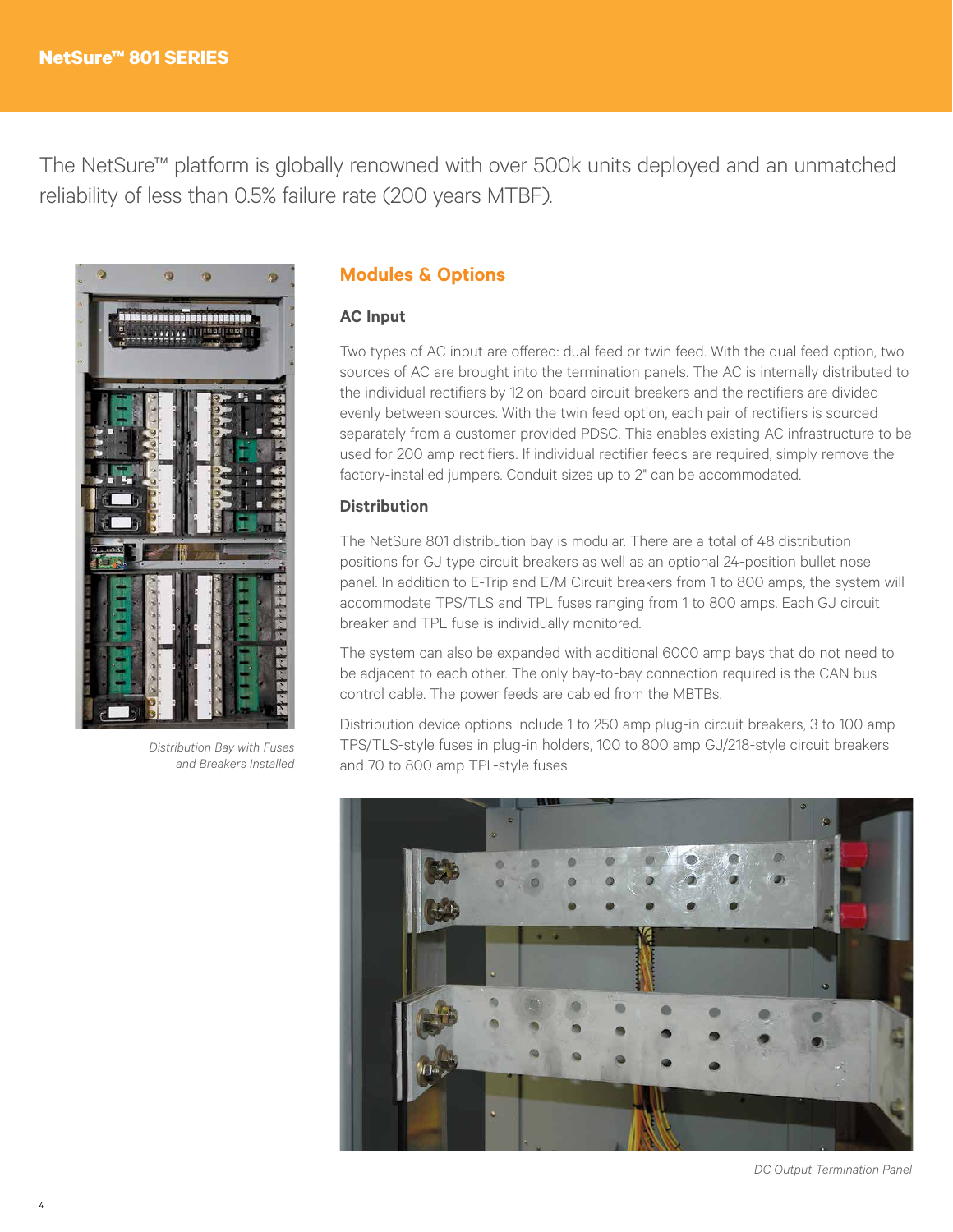

Vertiv™ — The NetSure™ 801 power system's extensive monitoring capabilities, easy configuration and maintenance are all backed by the resources and quality reputation of a nationwide service organization.

#### **Monitoring/Control**

The MCA provides a single point of adjustment for such features as float voltage, test/equalize voltage, high voltage shut-down and current limit for all rectifiers in the entire power system. The MCA provides local indicators and the ability to transmit various alarm conditions, system measurements and system settings. All measurements and adjustments can be performed locally via the alphanumeric display on the front of the MCA panel or remotely using the optional LMS1000 monitor.

The MCA provides local indicators and the ability to transmit various alarm conditions such as rectifier failure, high voltage shutdown and AC failure. Alarm relays are programmable and will respond to SNMP gets and send traps when combined with the SNMP option. Remote communication is provided using an Ethernet connection (HTTP web browser, Telnet or SNMP), modem or RS-232 interface.



*MCA (Meter, Control & Alarm)*

#### **Hybrid Applications**

The NetSure 801 power system is designed to operate in conjunction with existing equipment. Leverage our patented PowerShare technology to deploy a true hybrid power plant by reusing existing power and/or distribution. Alarming and telemetry are centralized within the NetSure 801 providing a single point of contact. PowerShare offers significant cost savings through the reuse of existing equipment already onsite.



#### **Rectifier**

The modular R48-5800 is a high frequency rectifier designed with the latest patented DSP (Digital Signaling Processing) switch-mode technology. DSP reduces cost by optimizing system operation and requiring fewer components. System configuration is easily accomplished with these plug'n'play rectifiers. Rectifiers are simply added to an existing rectifier bay or newly added power bay to increase capacity — no adjustments or setup are required. NetSure 801 power systems accommodate up to 264 rectifiers, which provide load power and battery recharge current. The rectifiers are monitored and controlled by the MCA. The R48-5800 rectifiers enable the power plant to easily grow to meet specific application needs.

#### **Rectifier Bay**

The NetSure 801 rectifiers are housed in modular power bays that accommodate 24 rectifiers each. The rectifier bays are 7' high x 24.375" wide x 30" deep. System capacity can be easily expanded with additional bays.



*R48-5800 Rectifier*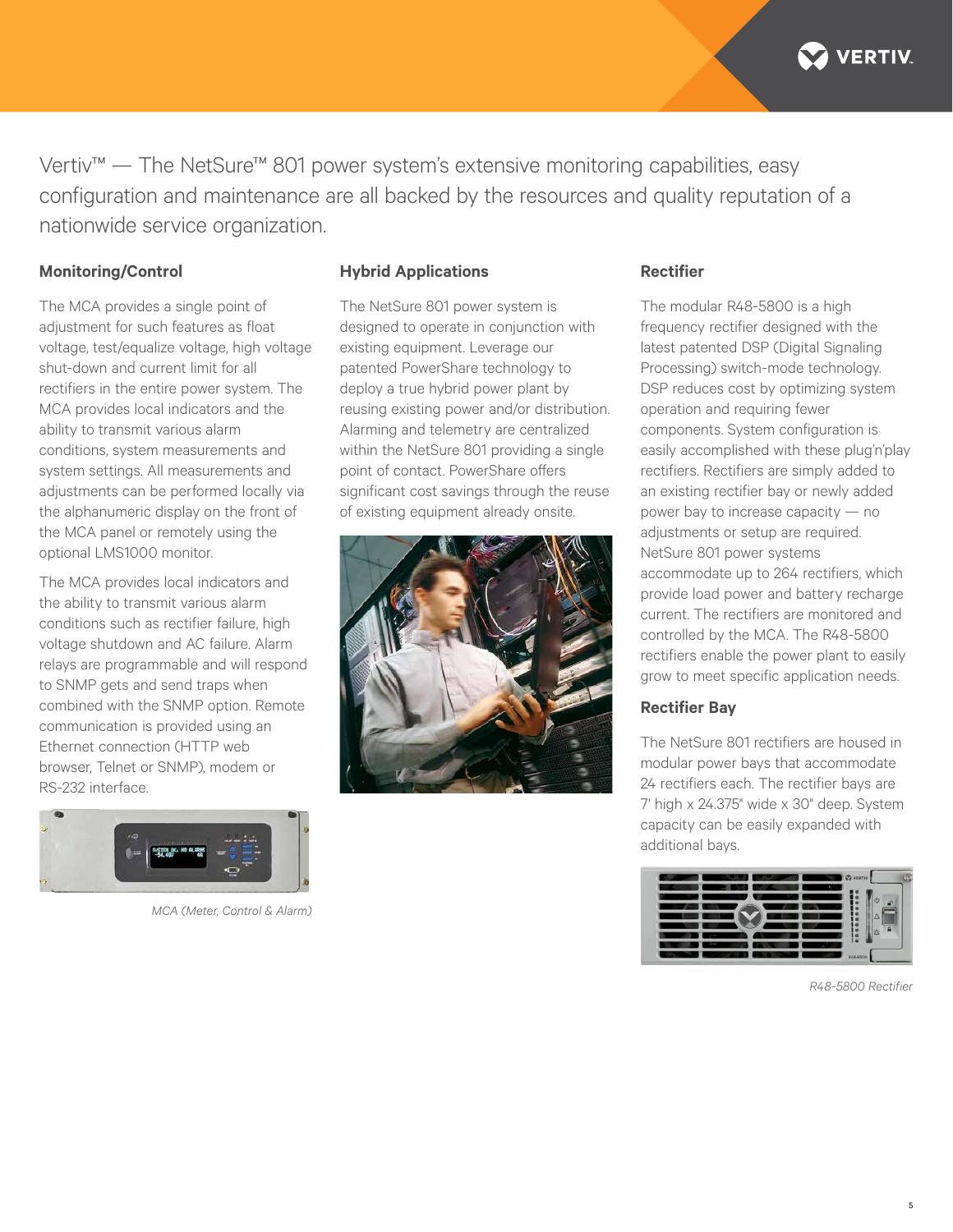# **NetSure™ 801 NLEB – System Specifications**

| <b>SYSTEM FEATURES</b>           |                                                                        |
|----------------------------------|------------------------------------------------------------------------|
| Nominal System Voltage           | -48VDC (-47 to -58 VDC)                                                |
| Control                          | Microprocessor (MCA)                                                   |
| <b>RATED OUTPUT CAPACITY</b>     |                                                                        |
| System                           | 16,800 amps (higher capacity configurations are available)             |
| Power Bay                        | 2640 amps                                                              |
| Distribution Bay                 | 6000 amps                                                              |
| Rectifier                        | 5800 watt rectifier (R48-5800)                                         |
| <b>Distribution Panel</b>        | 1500 amps (4 per bay)                                                  |
| PHYSICAL CHARACTERISTICS         |                                                                        |
| Framework Type                   | Box frame                                                              |
| Mounting $(H \times W \times D)$ | Power Bay - 7' x 24.375" x 30"<br>Distribution Bay - 7' x 30" x 30"    |
| Access                           | Front and back                                                         |
| <b>ENVIRONMENTAL</b>             |                                                                        |
| <b>Operating Temperature</b>     | -32°F to 104°F (-0°C to 40°C) continuous operation                     |
| Storage                          | -40°F to 185°F (-40°C to 85°C)                                         |
| Humidity                         | 0% to 95% relative humidity, non-condensing                            |
| Ventilation                      | Fan-cooled front to rear                                               |
| <b>EMI/RFI Suppression</b>       | Conforms to FCC rules Part 15, Subpart B, Class A and EN55022 Class A, |
| Safety Compliance                | UL Listed 1801, cUL, NEBS Level 3 (pending)                            |

# **R48-5800 Rectifier – General Specifications\***

| <b>STATUS / ALARM INDICATORS AND MONITORING</b> |                                                                                                                                                                           |                                                                  |  |  |
|-------------------------------------------------|---------------------------------------------------------------------------------------------------------------------------------------------------------------------------|------------------------------------------------------------------|--|--|
| Visual Indicators                               | <b>Status</b><br>Normal operation<br>Alarm<br>Rectifier failure alarm<br>Fan failure alarm                                                                                | Visual indicator color<br>Green<br>Yellow<br>Red<br>Flashing red |  |  |
| <b>Status Settings</b>                          | The MCA controller establishes all rectifier settings                                                                                                                     |                                                                  |  |  |
| PHYSICAL CHARACTERISTICS                        |                                                                                                                                                                           |                                                                  |  |  |
| Mounting                                        | Plug-in installation                                                                                                                                                      |                                                                  |  |  |
| Dimensions (H x W x D)                          | 3.36" x 8.83" x 14.62" (85.5 x 224.5 x 371.5mm)                                                                                                                           |                                                                  |  |  |
| Weight                                          | 17.6 lbs. (8kg)                                                                                                                                                           |                                                                  |  |  |
| <b>ENVIRONMENTAL</b>                            |                                                                                                                                                                           |                                                                  |  |  |
| Temperature                                     | -40°F to 113°F (-40°C to 50°C) at full rated output<br>96 Amps at 55°C                                                                                                    |                                                                  |  |  |
| Altitude                                        | Up to 6562' (2000m) at full rated output                                                                                                                                  |                                                                  |  |  |
| Ventilation                                     | Front to back with speed-controlled fan (field replaceable)                                                                                                               |                                                                  |  |  |
| Audible Noise                                   | The rectifier does not produce sound levels above 50dB(A), measured 0.6m in front of the<br>rectifier, at the same horizontal line as the middle of the rectifier at 25°C |                                                                  |  |  |
| <b>Safety Compliance</b>                        | UL recognized (UL60950) for USA & Canada, CE marked                                                                                                                       |                                                                  |  |  |
|                                                 |                                                                                                                                                                           |                                                                  |  |  |

\*Specify R48-5800L for 208V.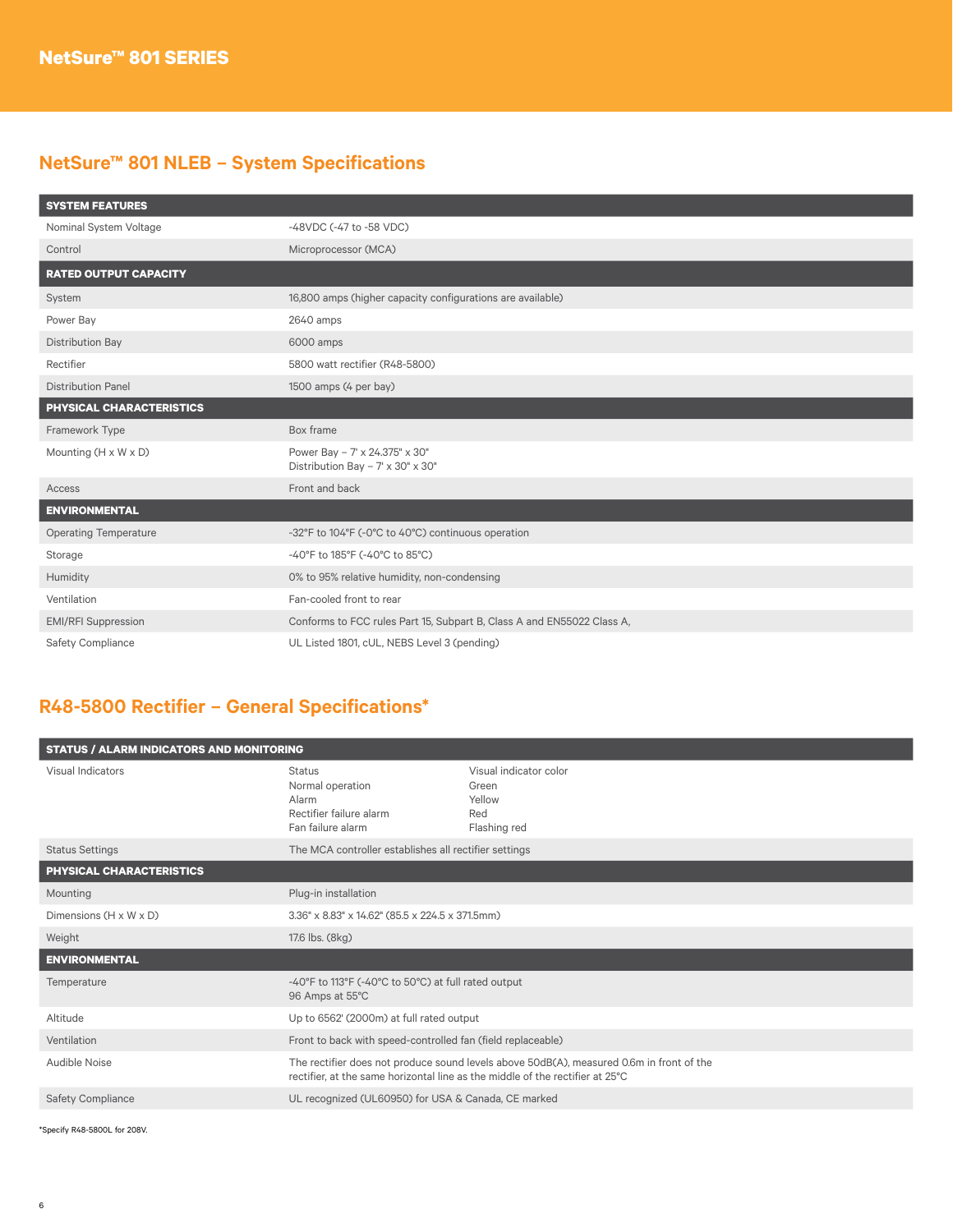

Vertiv™ — a complete spectrum of best-in-class reliable power, precision environmental and connectivity solutions for today's telecommunications and data network infrastructure.

# **R48-5800 Rectifier – Electrical Specifications\***

| <b>AC INPUT</b>                  |                                                                                                                                                                                                                                                                                                                                                                                                 |
|----------------------------------|-------------------------------------------------------------------------------------------------------------------------------------------------------------------------------------------------------------------------------------------------------------------------------------------------------------------------------------------------------------------------------------------------|
| Nominal Voltage                  | Three phase 380/480VAC                                                                                                                                                                                                                                                                                                                                                                          |
| <b>Operating Voltage Range</b>   | R48-5800: 304VAC to 530VAC (output reduced 50% from 260-304VAC)<br>R48-5800L: 145VAC to 230VAC (output reduced 50% from 145-176VAC)                                                                                                                                                                                                                                                             |
| Frequency                        | 45 Hz to 65 Hz                                                                                                                                                                                                                                                                                                                                                                                  |
| Power Factor (PF)                | >0.98 from 50% to 100% load                                                                                                                                                                                                                                                                                                                                                                     |
| <b>Total Harmonic Distortion</b> | <5% from 50% to 100% load                                                                                                                                                                                                                                                                                                                                                                       |
| Input Current                    | Max 20 amp                                                                                                                                                                                                                                                                                                                                                                                      |
| Inrush Current                   | Inrush current does not exceed 150% of the rated input steady state peak value.                                                                                                                                                                                                                                                                                                                 |
| Input Protection                 | If the input voltage decreases or increases beyond a non-adjustable predetermined value, the rectifier circuitry shuts down, disabling<br>the output. The rectifier will recover automatically when the AC input is re-established and exceeds 260VAC (low voltage restart point)<br>or when it decreases to 530VAC (high voltage restart point). Overcurrent is protected by an internal fuse. |
| <b>Operating Efficiency</b>      | 93% peak<br>92.6% at full load                                                                                                                                                                                                                                                                                                                                                                  |
| <b>DC OUTPUT</b>                 |                                                                                                                                                                                                                                                                                                                                                                                                 |
| Output Voltage Range             | -42.0VDC to -58.0VDC                                                                                                                                                                                                                                                                                                                                                                            |
| Output Power                     | 5800W maximum from 304VAC to 530VAC                                                                                                                                                                                                                                                                                                                                                             |
| Output Current                   | Nominal 110 amps, adjustable from 10-110 amps                                                                                                                                                                                                                                                                                                                                                   |
| Regulation                       | Steady state output voltage remains within +/-0.25% for any combination of input voltage<br>from 5% to 100% load                                                                                                                                                                                                                                                                                |
| <b>Voice Band Noise</b>          | The voice-frequency noise generated by a rectifier does not exceed 32dBrnC output noise<br>from 10% to 100% load                                                                                                                                                                                                                                                                                |
| <b>Wide Band Noise</b>           | Does not exceed 250 mv peak-to-peak, or 100 mv rms per Telcordia GR-947-CORE                                                                                                                                                                                                                                                                                                                    |
| Psophometric Noise               | Does not exceed 1 my from 10% to 100% load                                                                                                                                                                                                                                                                                                                                                      |
| <b>PROTECTION</b>                |                                                                                                                                                                                                                                                                                                                                                                                                 |
| <b>Current Limiting</b>          | The output current is limited to 110 amps                                                                                                                                                                                                                                                                                                                                                       |
| <b>Over Current</b>              | Internal fuse                                                                                                                                                                                                                                                                                                                                                                                   |
| High Voltage Shutdown            | If rectifier detects over voltage it will turn off. After 5 seconds it will restart; if it encounters an over voltage within 5 minutes it will turn<br>off and remain off until reset.                                                                                                                                                                                                          |

\*Specify R48-5800L for 208V.

# **Output Power vs. Input Voltage at Ambient Temp. <45°C**



# **Output Power vs. Temperature at Input Voltage >304VAC**



# **Output Voltage vs.Output Current, max. Output Power 5800W**



### **Additional Information**

For ordering information, request SAG582140001. For additional specification, engineering and installation information use specification number 582140001, model number 801 NLEB.